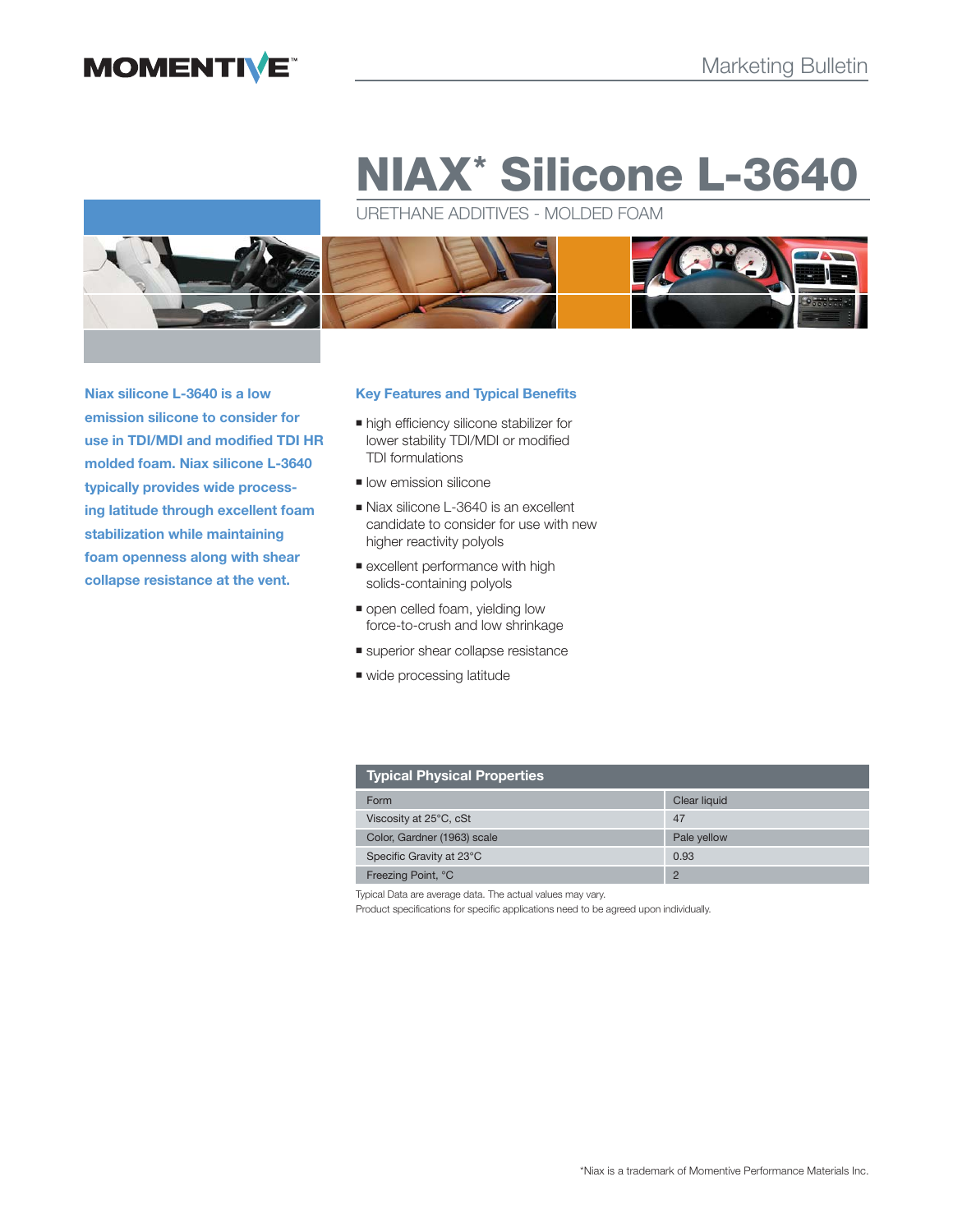# **Performance**

The performance of Niax silicone L-3640 is generally comparable to that of Niax silicone L-5309 in TDI/MDI formulation. Niax silicone L-3640 typically offers similar foam openness producing a smooth skin and an HR type cell structure.

# **Table 1: TDI/MDI (80:20) Formulation**

| Formulation                                 | Parts by Weight |      |
|---------------------------------------------|-----------------|------|
| Polyol (6000 MW, OH 28)                     | 80              |      |
| Polymer Polyol                              | 20              |      |
| Water (total)                               | 3.3             |      |
| DEOA (98%)                                  | 0.3             |      |
| Niax catalyst A-400                         | 0.1             |      |
| Niax catalyst A-300                         | 0.4             |      |
| Niax silicone L-5309 / Niax silicone L-3601 | 1.3             |      |
| Niax silicone L-3640                        | -               | 0.8  |
| Niax silicone L-3620                        | -               | 0.4  |
|                                             |                 |      |
| TDI/MDI (80:20) Index                       | 100             | 100  |
|                                             |                 |      |
| Demold Time (min)                           | 6               | 6    |
|                                             |                 |      |
| Density (kg/m <sup>3</sup> )                | 50.9            | 50.9 |
| FTC (N)                                     | 499             | 453  |
| Hot ILD (N)                                 | 165             | 166  |

Product formulations are included as illustrative examples only. Momentive makes no representation or warranty of any kind with respect to any such formulations, including, without limitation, concerning the efficacy or safety of any product manufactured using such formulations.

# **Patent Status**

Nothing contained herein shall be construed to imply the nonexistence of any relevant patents or to constitute the permission, inducement or recommendation to practice any invention covered by any patent, without authority from the owner of the patent.

# **Product Safety, Handling and Storage**

Customers considering the use of this product should review the latest Material Safety Data Sheet and label for product safety information, handling instructions, personal protective equipment if necessary, and any special storage conditions required. Material Safety Data Sheets are available at www.momentive.com or, upon request, from any Momentive Performance Materials representative. Use of other materials in conjunction with Momentive Performance Materials products may require additional precautions. Please review and follow the safety information provided by the manufacturer of such other materials.

# **Limitations**

Customers must evaluate Momentive Performance Materials products and make their own determination as to fitness of use in their particular applications.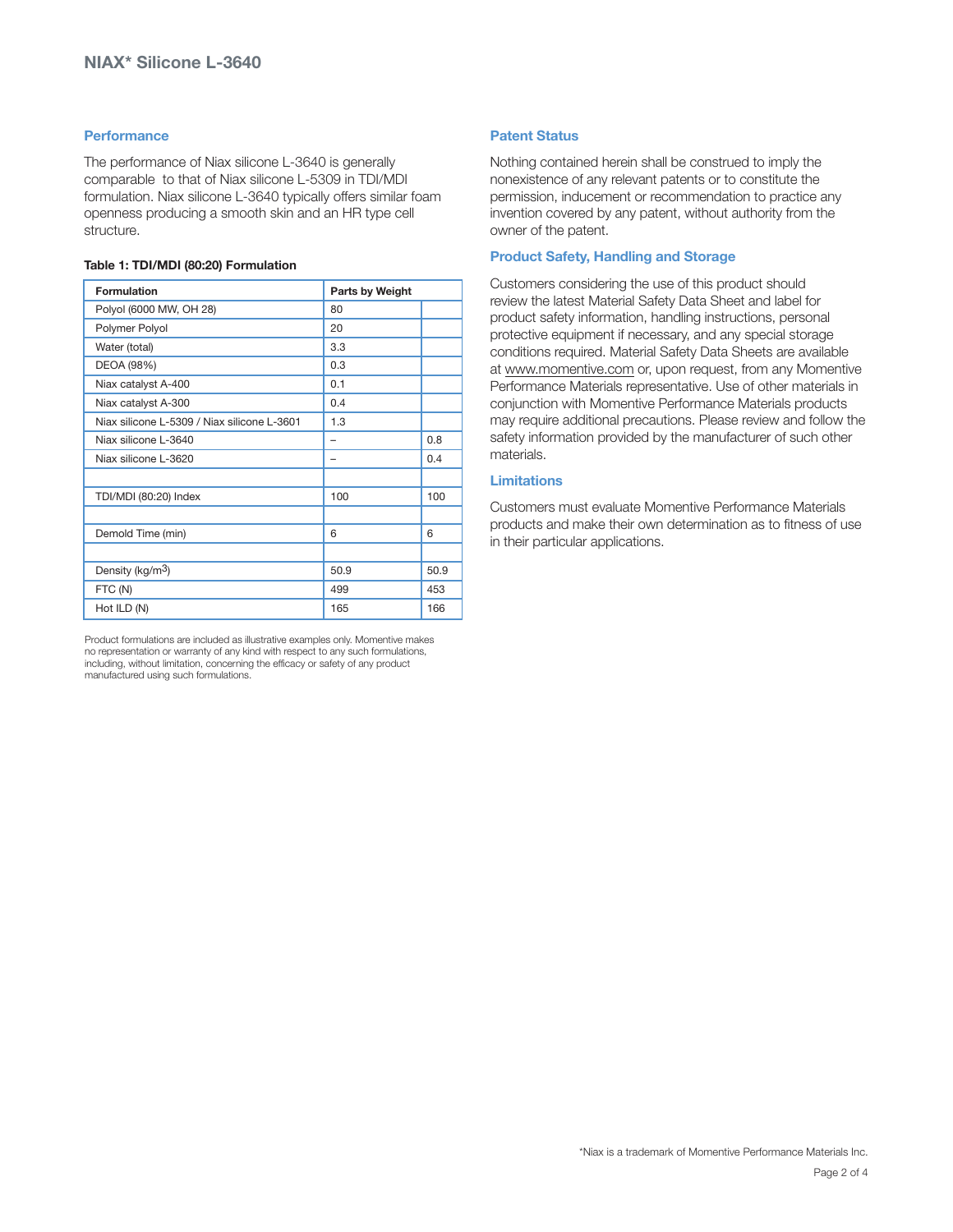# **Emergency Service**

Momentive Performance Materials maintains an around-the-clock emergency service for its products.

| Location                       | <b>Emergency Service Provider</b>                                     | <b>Emergency Contact Number</b> |  |
|--------------------------------|-----------------------------------------------------------------------|---------------------------------|--|
| Mainland U.S., Puerto Rico     | <b>CHEMTREC</b>                                                       | 1-800-424-9300                  |  |
| Alaska, Hawaii                 | <b>CHEMTREC</b>                                                       | 1-800-424-9300                  |  |
| Canada                         | <b>CHEMTREC</b>                                                       | 1-800-424-9300                  |  |
| Europe, Israel                 | <b>NCEC</b>                                                           | +44 (0) 1235239670              |  |
| Middle East                    | <b>NCEC</b>                                                           | +44 (0) 1235239671              |  |
| Asia Pacific (except China)    | <b>NCEC</b>                                                           | +44 (0) 1235239670              |  |
| China                          | <b>NCEC</b>                                                           | +86-10-5100-3039                |  |
| Latin America (except Brazil)  | <b>NCEC</b>                                                           | +44 (0) 1235239670              |  |
| Brazil                         | <b>SOS Cotec</b>                                                      | 08000111767 or 08007071767      |  |
| All other locations world wide | <b>NCEC</b>                                                           | +44 (0) 1235239670              |  |
| At sea                         | Radio U.S. Coast Guard in U.S. waters<br>NCEC in International waters | +44 (0) 1235239670              |  |

For Health related calls, contact Momentive Performance Materials at +1-518-233-2500 (English only).

DO NOT WAIT. Phone if in doubt. You will be referred to a specialist for advice.